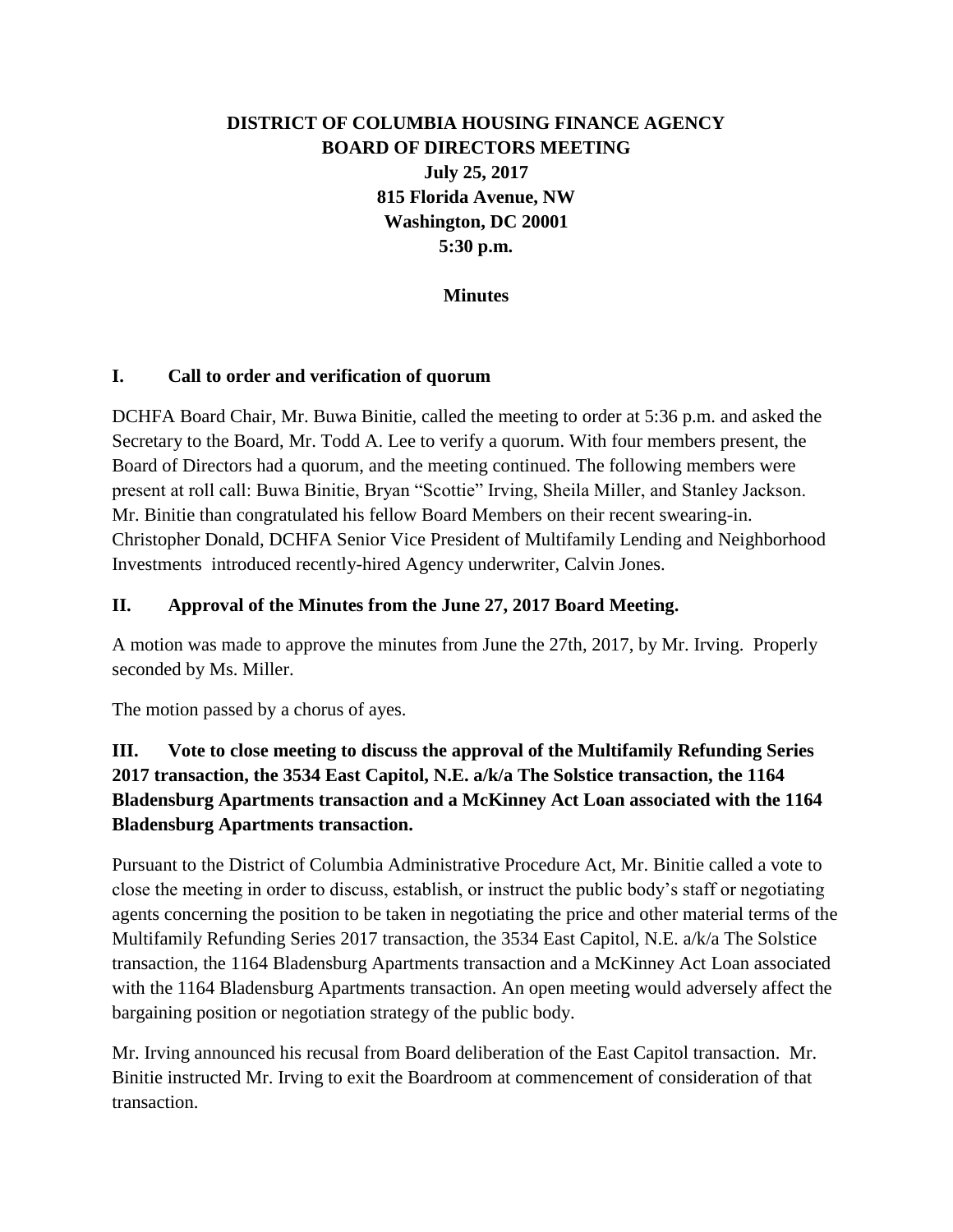A motion to close the meeting was made by Mr. Jackson, seconded by Ms. Miller and was followed by a chorus of ayes.

The meeting was closed by unanimous consent at 5:43p.m and resumed at 6:07p.m.

# **IV. Consideration of DCHFA Final Authorizing Resolution No. 2017-18 for the 3534 East Capitol, N.E. a/k/a The Solstice transaction**

Mr. Irving was absent from the Board room for deliberation on this matter.

Carrie Fischer, DCHFA Development Officer presented the following:

- The Principal Developer and Sponsor of the project is 3534 East Cap Venture, LLC, which is controlled by MidAtlantic Urban, LLC and Taylor Adams Associates. MidAtlantic Realty Partners, LLC will be the guarantor for the Project.
- In addition to the Sponsor, the development team includes:
	- o McCullough Construction who will be the general contractor and Blue Skye Construction who will be the Co-General Contractor
	- o Kettler Management will serve as the Property Management Agent
	- o KTGY Group, Inc. is the architect of record
- Project will be located at 3534 East Capitol St. NE in the Deanwood neighborhood and be developed in two separately financed phases.
- The first phase will consist of the acquisition and new construction of 137 unit apartment building with a 75-space below grade parking deck and approximately 2,200 square feet of ground level retail.
- The estimated construction schedule is 18 months and estimated lease up schedule is nine months. The lease up schedule is based on an estimated absorption of 15 units per month.

# **Financing**

- The acquisition and construction of the Project, which is estimated to cost \$45.4 million, will be financed by a combination of tax exempt bonds issued by DCHFA, proceeds from the syndication of 4% low income housing tax credits (LIHTC), a subordinate loan from the DC Department of Housing and Community Development's Housing Production Trust Fund, and deferred developer fee.
- With respect to the DCHFA obligations, \$21.5 million will be offered through a private placement with JPMorgan Chase.
- The LIHTC investor will be Wells Fargo at a rate of \$0.94 per credit for an estimated equity amount of \$13.84 million

The total permanent capital stack is as follows:

• \$10.6 million in long term bonds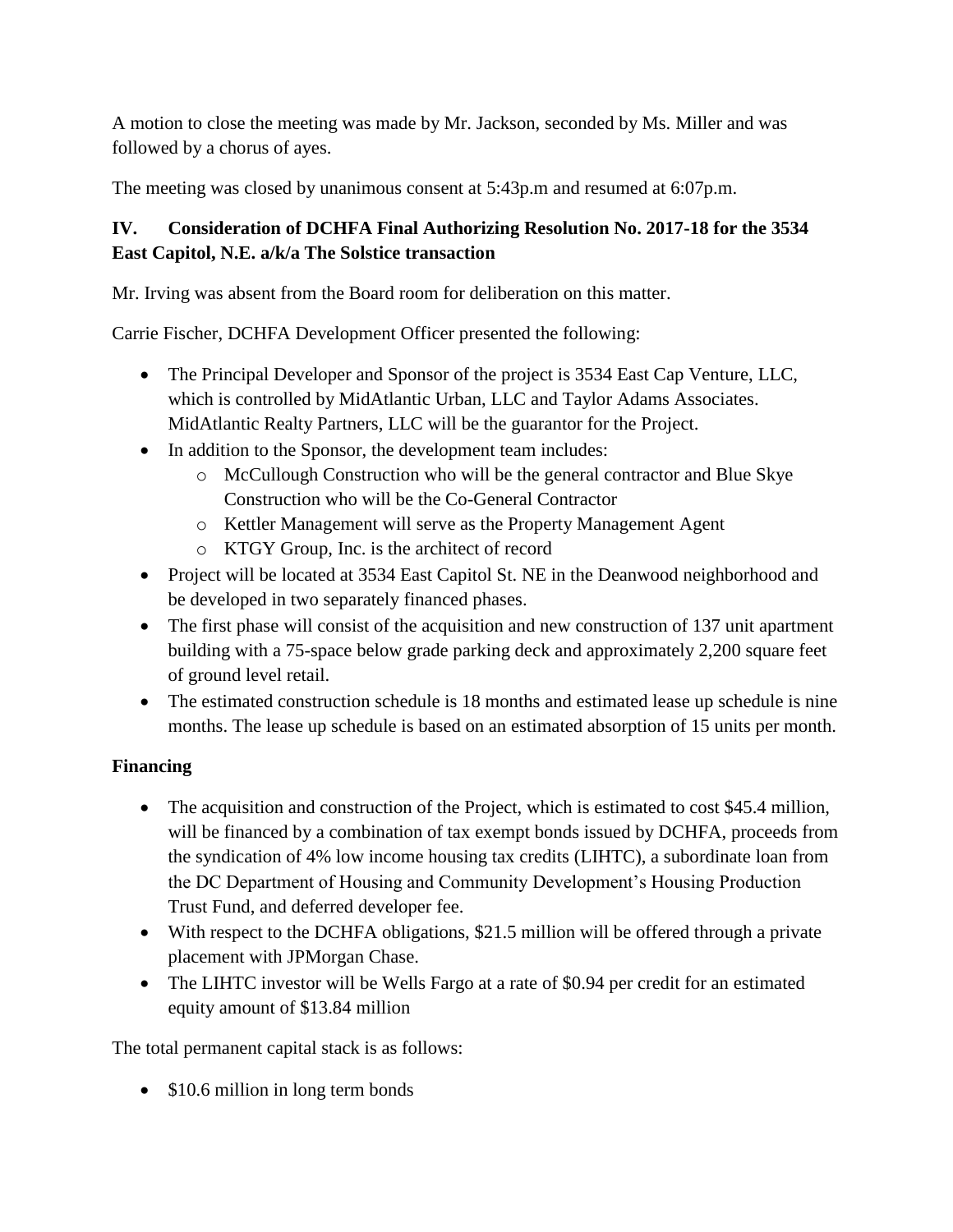- \$19.95 million in subordinate debt from DCHD's HPTF
- \$13.84 million in equity generated through the syndication of LIHTC
- \$976,000 in deferred developer fee

### **Program**

- The Project will consist of 137 units of which: 63 are One Bedroom units, 59 are Two Bedroom units, and 15 are Three Bedroom units.
- Pathways to Housing will be the tenant services provider.
- All the units will serve households at or below 50% of area median income. However, for bonds and tax credits the selected set aside will meet the 40% of units at 60% of AMI test.

There will also be a small 2,200 square foot retail space. The Sponsor will work to identify a commercial tenant or tenants to fill the space in to coming months, and reports that they have had several promising conversations with potential tenants to date.

Ms. Fischer then turned the presentation over to the development team. Mr. Matthew Robinson, Principal, MRP Realty introduced himself and members of the development team, and their respective roles. He then discussed the planned phases of construction, financing components, and reiterated Ms. Fischer's description of the development program. He then opened the meeting up to questions.

Mr. Jackson inquired on the status of the remaining commercial tenant at the site. Mr. Robinson gave summary of existing tenants at the site, and explained that the seller is responsible for ensuring delivery at closing of a vacant site, but that the developer is working closely with seller on that goal. Mr. Robinson then explained that tenants unfamiliar with the relocation process, and the seller's vacation pushed anticipated closing to the end of August 2017 with the contractual option to extend closing out for one month.

Mr. Binitie inquired on the retail strategy for the site, and the status and timing of necessary permits relative to exit of a holdover tenant.

With regard to the retail strategy, Mr. Robinson indicated that the developer is working with Rappaport Companies to develop a leasing strategy to fill empty retail spaces (i.e. "vanilla boxes"), with "neighborhood serving retail," (e.g., beauty salon, dry cleaners, coffee shop).

With respect to permits, Mr. Robinson indicated that excavation, machine and shoring permits were issued, and that demolition permits were submitted, but would require complete vacancy before demolition work can commence. Environmental review (ESIF) permits were approved, and building permits were in "second or third round comments."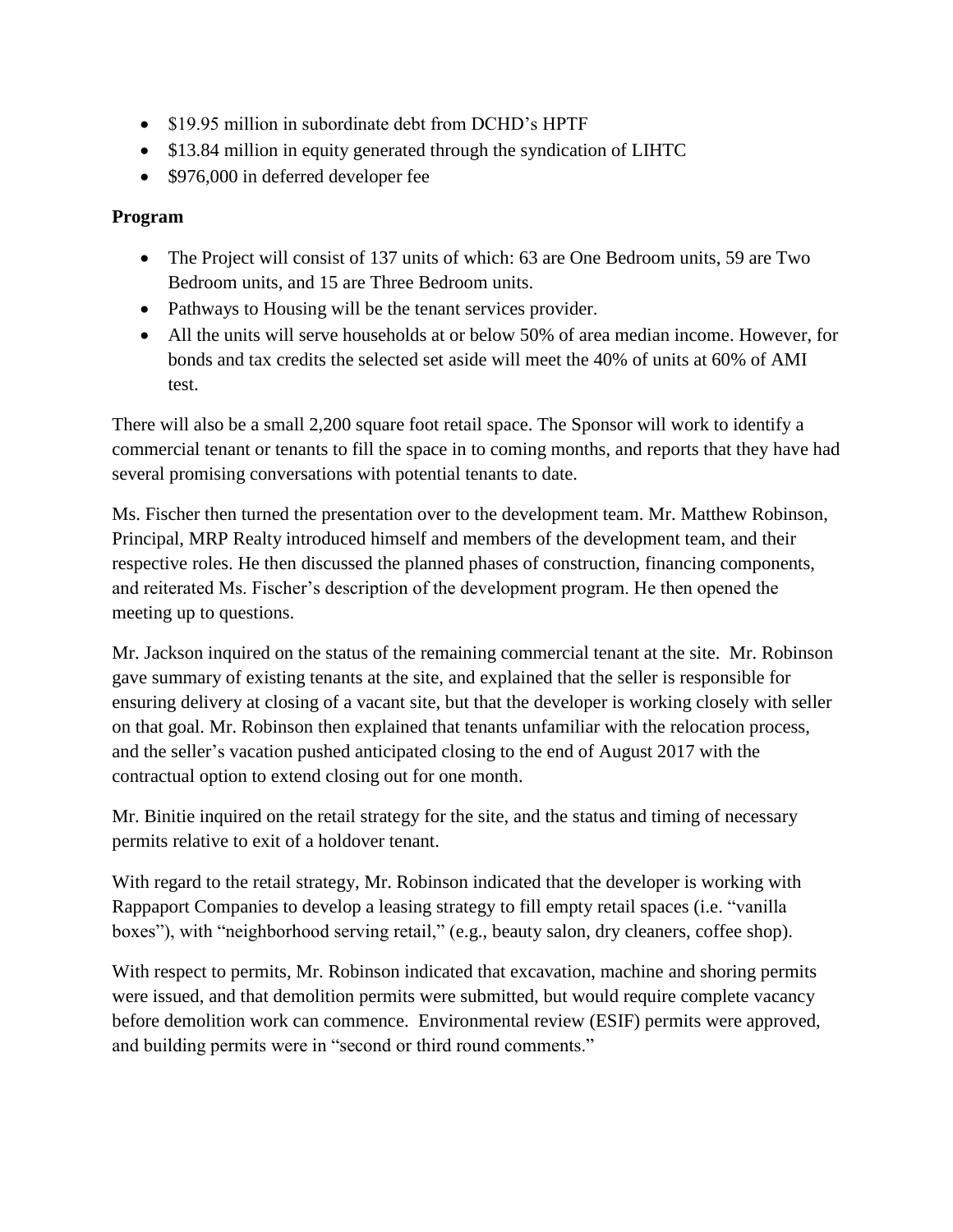Mr. Jackson asked Mr. Robinson to discuss JP Morgan's liquidity covenant requirement on the project. Mr. Robinson replied that the requirement is not unusual, and expressed confidence in the developer's ability to meet said requirements.

Mr. Jackson asked whether the seller option to extend closing would put closing at late September 2017. Mr. Robinson answered in the affirmative. Mr. Jackson then asked about the impact of that closing on the overall project timeline. Mr. Robinson responded that general contractor pricing holds until November 2017, and reiterated that the aforementioned option to extend closing is the final one available to the seller.

Mr. Binitie called for a motion to approve the resolution.

A motion to approve the resolution was made by Mr. Jackson and seconded by Ms. Miller. Mr. Lee then took a roll call vote. All present members voted in the affirmative. The motion carried.

### **V**. **Consideration of DCHFA's Multifamily Refunding Series 2017 transaction.**

DCHFA Treasurer, Pi Tao Hsu presented the following:

Series 2017(A) FHA-Insured Pass-Through Revenue Refunding Bond in an amount not to exceed \$40 million to refund all of the outstanding DCHFA Housing Revenue Bonds originally issued to finance the following risk share projects: 1330 7th Street Apartments, J.W. King Senior Center, Hazel Ridge II project, and Westinghouse Apartments.

In total, the proposed financing includes four risk share projects and five series of private bonds.

The net present value savings from the refunding proposed calculated to the state maturity of the loan are estimated to be around \$5.4 million with gross present value savings of approximately \$6.2 million.

The refunded bond will be offered through public offering and expected to be rated triple A by Moody Investor Service.

The refunding bond will be sold by negotiating sales with Jefferies, which served the transaction as the sole senior manager. The 2017 refunding bonds are expected to be delivered mid-August.

The total request for the Board's approval is an amount not to exceed \$40 million.

Ms. Hsu then introduced members of the financing working group on the planned transaction.

Citing the presence of "dynamic finance," Mr. Binitie voiced explicitly for the record his approval of the transaction. Mr. Jackson concurred with Mr. Binitie.

Mr. Binitie called for a motion to approve the resolution.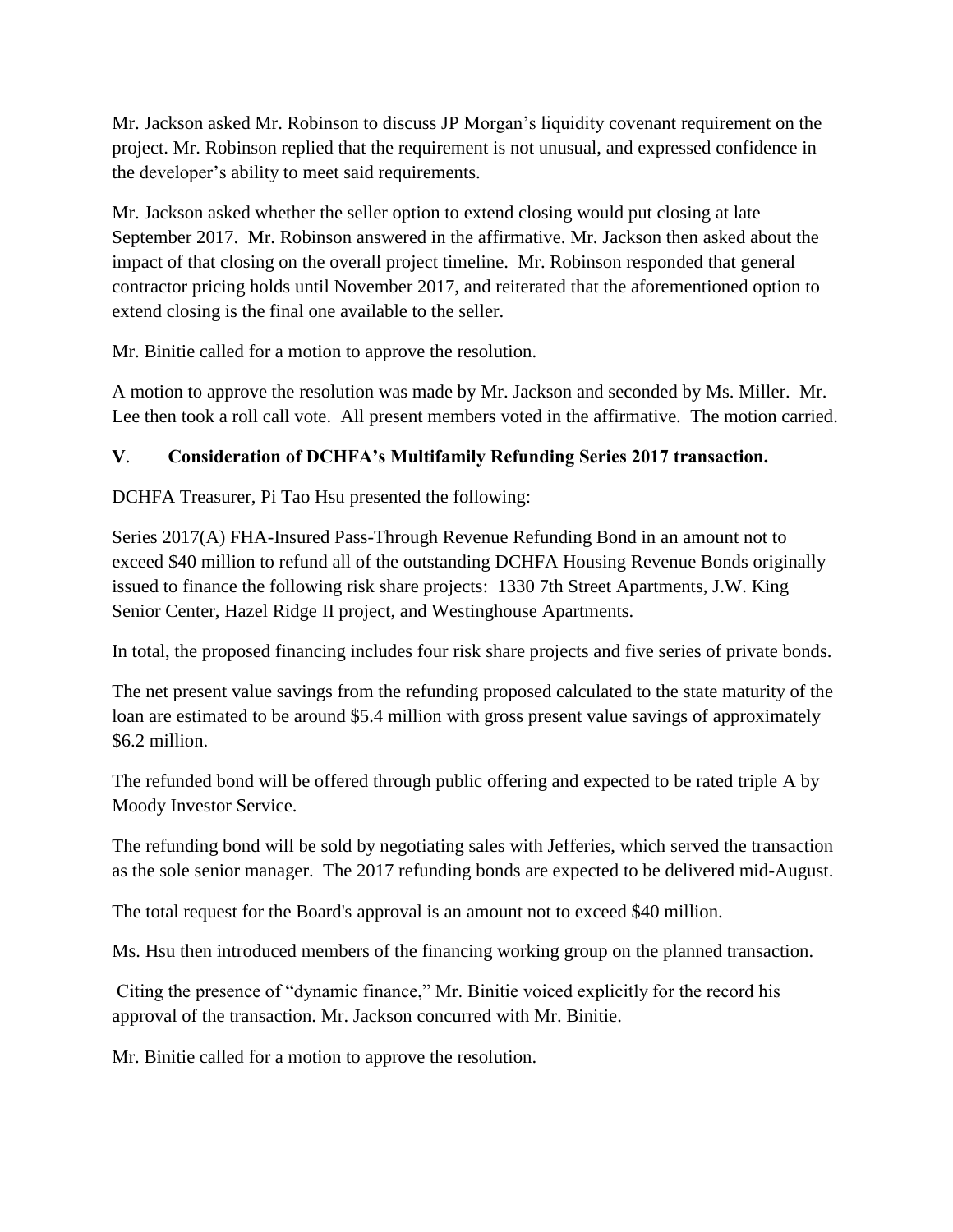A motion to approve the resolution was made by Ms. Miller and seconded by Mr. Irving. Mr. Lee then took a roll call vote. All present members voted in the affirmative. The motion carried.

# **VI. Consideration of DCHFA Eligibility Resolution No. 2017-19 for the 1164 Bladensburg Apartments transaction AND consideration of DCHFA Resolution No. 2017- 13(G) regarding a McKinney Act Loan Associated with the 1164 Bladensburg Apartments Transaction.**

Mr. Binitie suggested, and the Board agreed that both transactions relating to the project at 1164 Bladensburg Avenue receive concurrent consideration.

Shirley Boubert-Rumble, DCHFA Deputy Director, Multifamily Lending and Neighborhood Investment presented the following:

For both in issuance of an \$11 million tax exempt bond, and for a \$500,000 McKinney Loan for 1164 Bladensburg Apartments:

The property is a 20,000 square foot lot with a small, vacant, boarded up building, retail building with surface parking bonding by Mt. Olivet Road, Eighth Street to the North and West Virginia Ave. to the West.

The proposed development will consist of a new construction, five-story, and mid-rise building with 64 units designated for seniors age 55 and older.

The project will also include supportive housing for formerly homeless seniors and a hundred percent of the units will be affordable with targeted income levels at or below 50 percent AMI.

The principal developer and sponsor of the project is 1164 Bladensburg, LLC, which is controlled through a 70/30 joint venture between Neighborhood Development Company (NDC) and Arten Bladensburg, LLC.

NDC is a certified business enterprise and will be the guarantor for the project along with NDC's principal, Adrian Washington, who is providing a personal guarantee.

In addition to the sponsor, the development team includes Hamel Construction, general contractor; Residential One, management agent; and Grimm + Parker will be the architect of record.

The financing for the project includes acquisition of land and construction of a 59,839 square foot building. Total acquisition cost is \$4.3 million. Average unit size is 659 square feet with a total construction cost of \$12 million, which translates into \$187,000 per unit gross and net construction, \$153,000 per unit.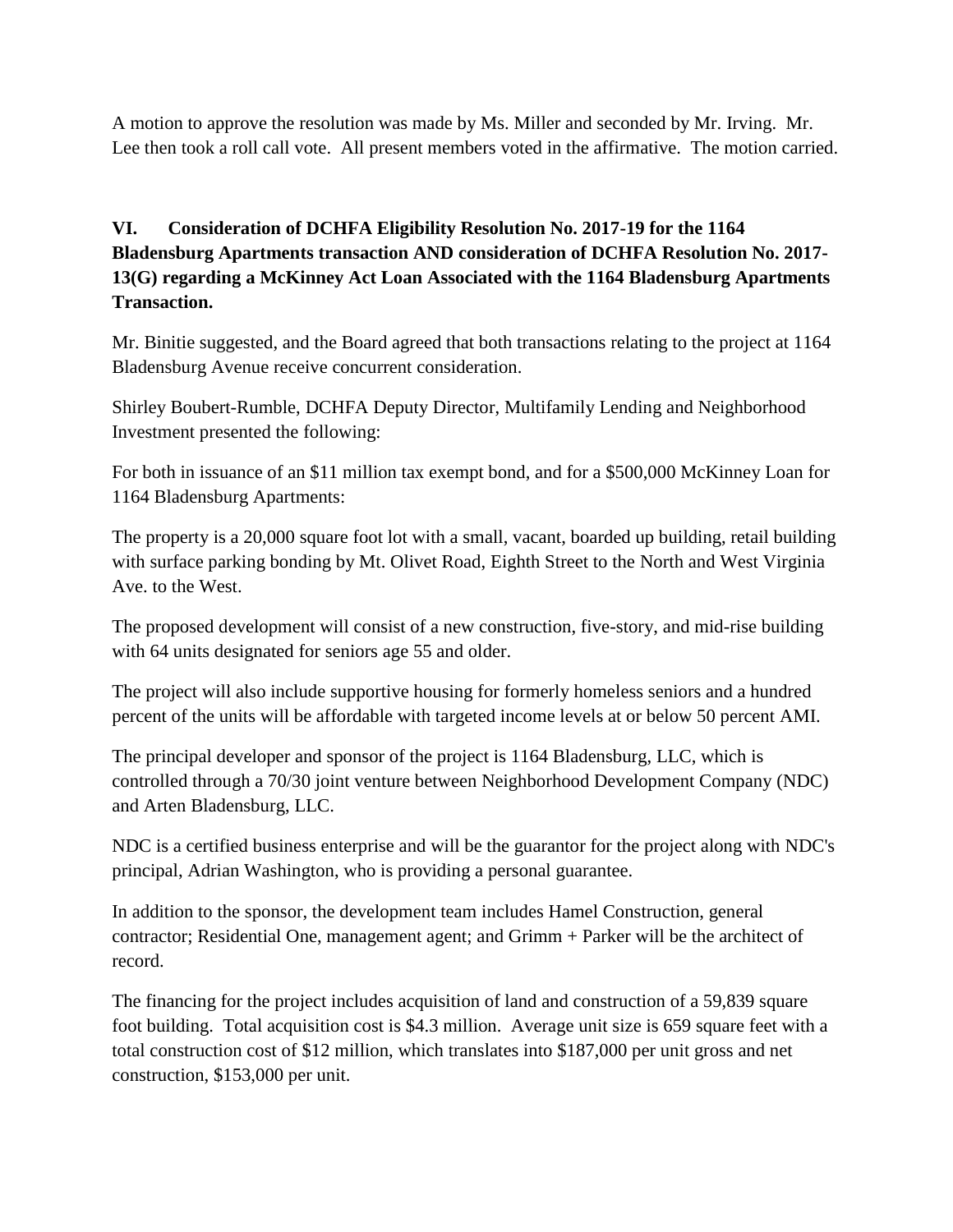The one-bedroom unit mix consists of 13 units at 30% AMI, 51 units at 50% AMI. And DC Housing Authority (DCHA) has committed to providing operating subsidies, through the local grant settlement programs, for 13 supportive housing units.

The capital stack for the transaction includes \$11 million in DCHFA tax exempt loans. \$4.1 million is long term, 6.9 will be short term. \$6.9 million raised in equity from syndication of four percent LIHTC. \$10.8 million in loan from -- subordinate loan from DHCD's Housing Production Trust Fund, and \$620,000 deferred developer's fee for a total of \$22.5 million.

The lender on the transaction will be JP Morgan Chase. They provide the construction loan and permit loan. The Enterprise Community Investments would also be the tax credit investor who has set the pricing at 97 cents per credit.

Mr. Binitie inquired on the status of the developer's environment and building permit schedule.

Mr. Adrian Washington, CEO, NDC, responded that the developer is ahead of schedule, and anticipates no problem in advancing the transaction according to the established timeline.

Mr. Binitie then praised the developer for strengthening the transaction by working with the DC Department of Housing and Community Development (DHCD), and after making reference to instruction to staff during closed session, indicated that the transaction still has "a ways to go."

Mr. Binitie then applauded the involvement of a local development entity (namely NDC) in a DCHFA-financed transaction. Mr. Irving concurred with Mr. Binitie's statement. Mr. Irving then inquired on the proximity of Delta Senior Residences (i.e., Delta Towers Apartments) to the subject site. Mr. Washington responded, roughly 1/2 mile. Mr. Irving inquired whether residents of the subject project and Delta Towers might frequently move from one project to the next. Mr. Washington replied that the tenant type due to age range is prone to remain in place, and that the high demand for age 55 and over housing does not necessitate a strategy whereby tenants are enticed away from other properties (i.e., Delta Towers).

Mr. Jackson asked whether the 50% AMI affordability threshold is cost prohibitive for seniors, and whether the project can be characterized as "pioneering." Mr. Washington responded that the quality of the product will attract tenants and keep the property occupied. He also agreed that the project is a pioneering one, but that status will likely change given the pipeline of planned developments in the area.

Ms. Miller asked whether there is a planned increase in the number of units at the project to receive Local Rent Subsidy Program (LRSP) subsidy. Mr. Jordan Bishop of consultant Audubon Enterprises responded that enhanced LRSP subsidy is an option that the developer will explore in the future.

Mr. Binitie called for a motion to approve both resolutions.